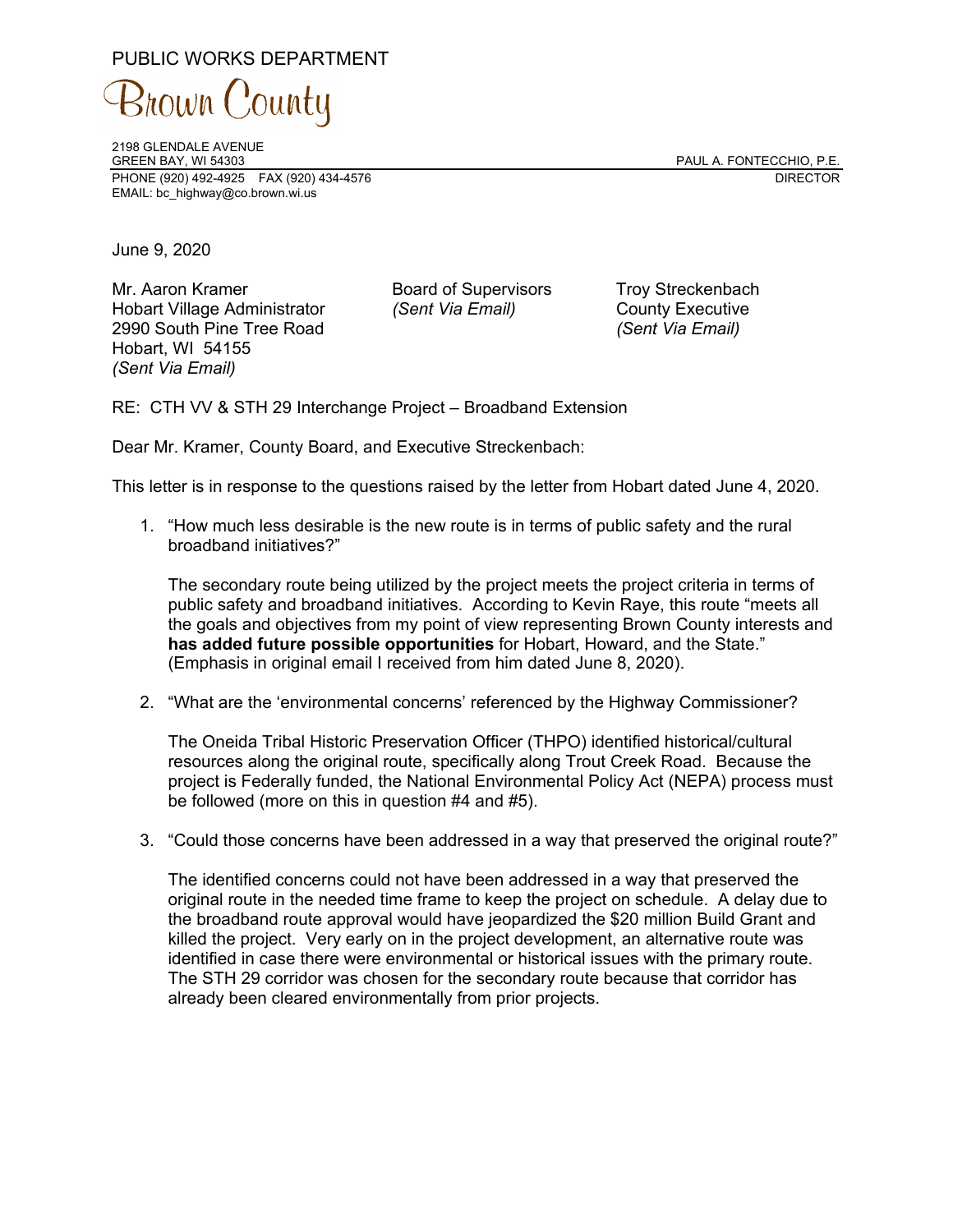4. "Why was the Oneida Nation's approval needed in the first place?"

Under the 'Required Approvals' section of the Build Grant Application, the very first approval noted was the National Environmental Policy Act (NEPA). The Wisconsin DOT's Facility Development Manual states that for projects located on Tribal Lands, "The appropriate Federal Agency, THPO (or Designated Tribal Representative), interested Tribes, and other interested parties must be consulted." The Oneida Nation is a Federally recognized tribe and must be coordinated with on a project like this. Brown County acknowledges the contentious relationship between the Village of Hobart and the Oneida Nation, and the differing opinions on the Oneida Nation's status as a tribe in the eyes of the Village; however, a protracted argument of that nature would have likely killed the project due to the required schedule dictated by the Build Grant.

5. "If it was required, why was the route they originally agreed to suddenly problematic?"

As the email from Matthew Ternes dated August 2, 2019 notes, the original indication from the THPO was verbal in nature. As stated, there was also a change of personal during that time frame. The new THPO indicated they had identified historic/cultural areas along the primary route but would provide written clearance on the secondary route. Without that written clearance, the project could not proceed. The choice for the project team was to spend time the project schedule did not have trying to get approval for the primary route or proceed with the secondary route. To keep the project on schedule and not jeopardize the Build Grant, the secondary route was utilized.

6. "Why would the County agree to incur for itself, as well as the other paying partners for the Project at least \$432,216 in additional costs for an inferior system?"

Much of the cost increase associated with the fiber was due to installation type (boring versus open trench). Utilizing boring technology, while more expensive, helped the project avoid environmental resources such as wetlands. In cases where there are potential environmental and/or historical/cultural areas of concerns, the procedure is to avoid, minimize, and mitigate resources in that order. For this project, by using boring technology and changing the route location we were able to avoid these identified environmental and historical/cultural resources. The secondary route, as noted by Kevin Raye is not an inferior system, in fact in his opinion, it is "**has added future possible opportunities** for Hobart, Howard, and the State." (Emphasis in original email).

The Village of Hobart's Resolution 2018-11 that was included in the Build Grant application stated the following:

*"NOW, THEREFORE, BE IT RESOLVED that we the members of the Board of Trustees of the Village of Hobart, Brown County, Wisconsin, and the Village of Howard, Brown County, Wisconsin, do hereby express our willingness to commit our financial resources, in a cooperative manner, to certain components of the construction of the County VV interchange, including, but not limited to, the purchase of right-of-way needed for the construction, design and engineering."* 

The Village's letter dated June 4, 2020, is unmistakably NOT COOPERATIVE – calling for the County Board to initiate an investigation of the broadband portion of the project. All the Village needed to do was call me or the Wisconsin DOT for clarification and the project team could have answered the questions raised. Thus far, the biggest threat to the project's success has